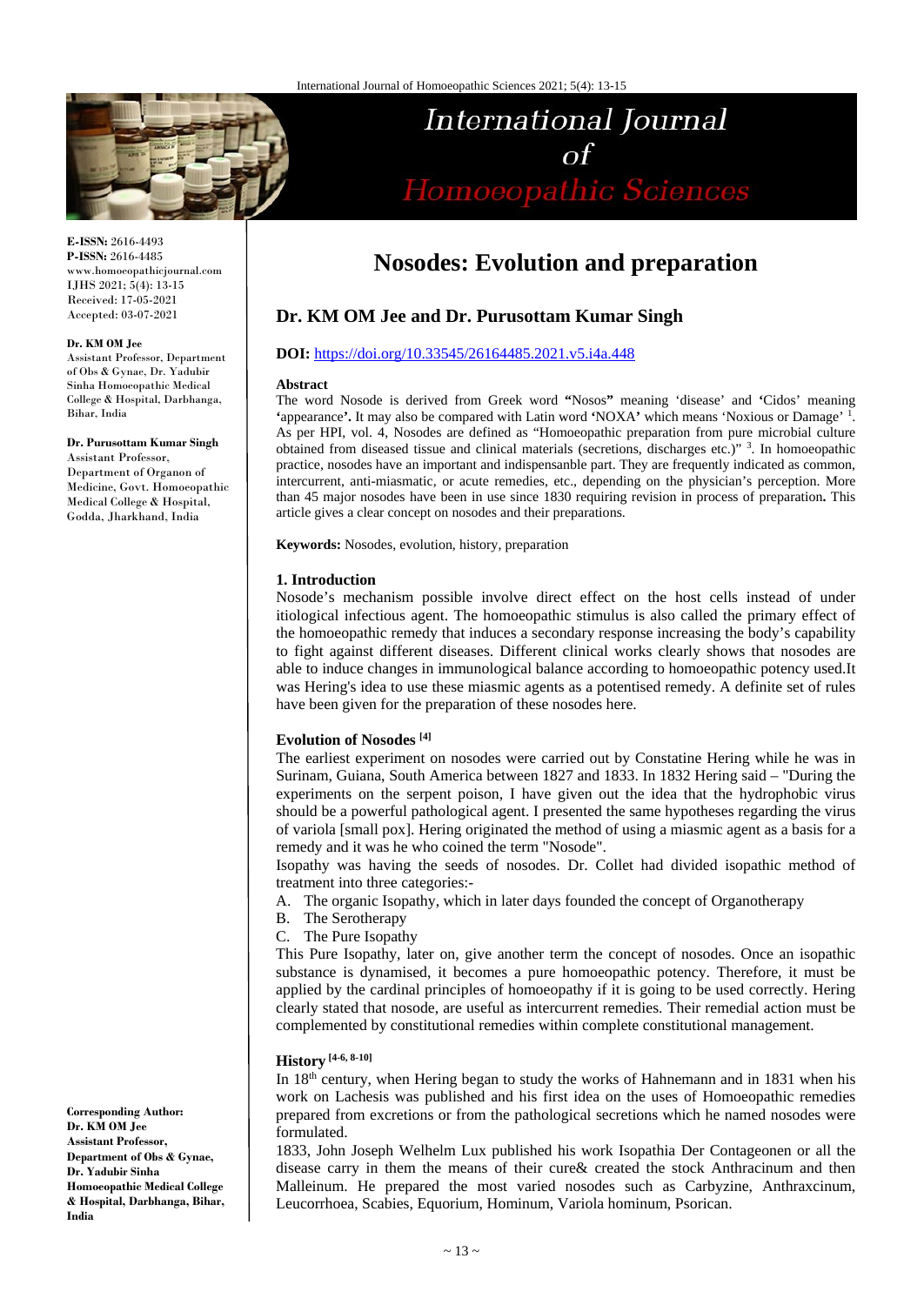At the same, time Gross and Attomyer popularised the knowledge of Psorinum of Hering. In 1833 Lyssin was potentized and proved by HERING.

In 1836 Anthracinum was introduced by G.A. WEBER in cattle plague.

Later in 1862, Malaria officinalis was brought out by G. W. BOWEN of Ft. Wayne. It was prepared from the stagnant goals in the malarial section.

In 1870, SWAN published two cases of tuberculosis cured by Tuberculinum (ex-phthisine of Hering and Lux) prepared from the suppurated tubercular cavity.

In 1871, Variolinum came into use.

In 1873, Vaccininum came into use.

In 1875, Medorrhinum was introduced by SWAN.

In 1879, Syphilinum was used and its proving was published in the following year.

Burnett of London, disciple of SWAN utilised Bacillinum (dilution of the sputum of T.B. patient) that happened five years before Koch's discovery.

Drysdale preconises Pyrogenium (product of decomposed meat) in Typhus and in septic conditions. Swan recommends Diphtherinum.

Dr. Kighel of Belgium 1<sup>st</sup> established a clinical pathogenesis of Tuberculinum. Later on J.H. Clarke (Homoeopathic world 1891,v.26,p.304) published an analytical pathogenesis called from all cases observed up to that time by the Allopathic doctors relating to the action of Tuberculine on the tubercular patients and also on the non – tubercular patients.

In 1906, Clarke in England brought out Purtussin; Bordet discovered in the same year Pertussis bacillus.

In 1910 - H.C. Allen, published the Materia Medica of The Nosodes.

December 29, 1948, in France, issue of the Journal Officiel, a deceree was published called Codification of homoeopathic herbal preparations - "Nosodes are never sold to the public in the natural state, but only from the 3C dilution or 6X dilution upwards." They need to pass sterility test.

Frenchman O.A. Julian, first published 'Materia Medica der Nosoden' in German in 1960.

Later to come out in two French versions, one in 1962 entitled 'Biotherapiques et Nosodes' and the other in 1977 entitled 'Traite de Micro-Immutherapie Dynamisee'.

After 1990, Two nosodes, one from the whole mosquito and another from the blood of an affected patient of Chikunguniya, were prepared.

In 2007, the Finlay Institute in Cuba prepared a Leptospira nosode 200 CH using four circulating strains and used as homoeopathic prophylactic.

#### **Classification of Nosodes [1, 2]**

The NOSODES are classified in the following types:

- 1. Basic Nosodes: Psorinum, Tuberculinum, Bacillinum, Carsinosinum.
- 2. Exanthem (A wide spread rash): Parotidinum, Variolinum.
- 3. Isopathic Nosode: Streptoccoccinum, Staphylococcinum, Pneumococcinum.
- 4. Intestinal Nosodes: Medicine prepared from cultures of non lactose fermenting bacterial flora of the intestinal tract are called intestinal Nosode. Dr. Edward Bach, a bacteriologist in London discovered it. Proteus, Dysentry co., Morgan, Gartener bacillus etc.
- 5. **Autogenous Nosodes:** (Prepared from discharges or secretions from the pathological tissues or organs of the patients himself for treatment of that very diseased state)
- 6. **Plant Nosodes**: (Nosodes prepared from plants.) Ustilago maydis, Secale cornutum.

### **Preparation of Nosodes [3]**

Depending upon the nature of material used, these may be divided into following 4 groups –

**N I:** Preparations made from lysate of microorganism capable of producing bacterial endo-toxins e. g. Typhoidinum, Paratyphoidinum, E. coli-bacillinum and Staphylococcinum etc.

**N II:** Products made from microorganism capable of producing bacterial exo-toxins e. g. Diphtherinum

**N III:** Preparations made form purified toxins.

**N VI:** Preparations made from microorganism/viruses /clinical materials from human convalescents or diseased subjects e.g. Variolinum, Influenzinum, Psorinum and Syphilinum.

#### **General method for collection and preparation of strain**

Microbes available as pure organism are obtained from suitable clinical material from subjects suffering from the disease are isolated, cultured and identified.

Their properties are studies for complete identification as per individual monograph and they are lyophilised to ensure preservation and stability of characteristics.

The first step involved should be preparation of culture medium most suitable for growth of the organism from which homoeopathic nosodes are to be prepared.

The solid medium generally recommended is nutrient agar which generally is satisfactory in most cases. In other instances, special solid culture medium containing proteins such as blood agar, serum agar have also been recommended. Freshly isolated organisms invariably of Stype are recommended for use.

Stock nosodes should be made from recently isolated organisms only. Where this is impracticable the culture should be kept below 500 ℃ so that they retain their full antigenic value. Stock cultured are most often maintained in lyophilized state.

Unless otherwise specified in the individual monograph the culture is allowed to incubate for 24 hours at 370 C. At the end of incubation, the microorganisms are harvested under aseptic conditions by pouring sterile isotonic salt solution on the solid media and then generally shaking or scraping until all the microorganisms have been suspended.

Subsequently the suspension is centrifuges at 5,000 R.P.M. for 30 minutes, (3980-4070 G, ICE. International centrifuge) the supernatant is discarded and bacterial pellets are resuspended in 0.9 percent sodium chloride solution, shaken well and centrifuged again.

The suspension of bacteria is examined again for purity. It is essential that purity of the strain is maintained during incubation and handling.

Purity checked at different stages. In case of contamination the lot should be rejected and a fresh strain is used.

After 24 hours of growth in incubation a colony is re examined for checking the characteristics and purity of the strain.

The culture is then taken up in the 0.9% aqueous sodium chloride solution.